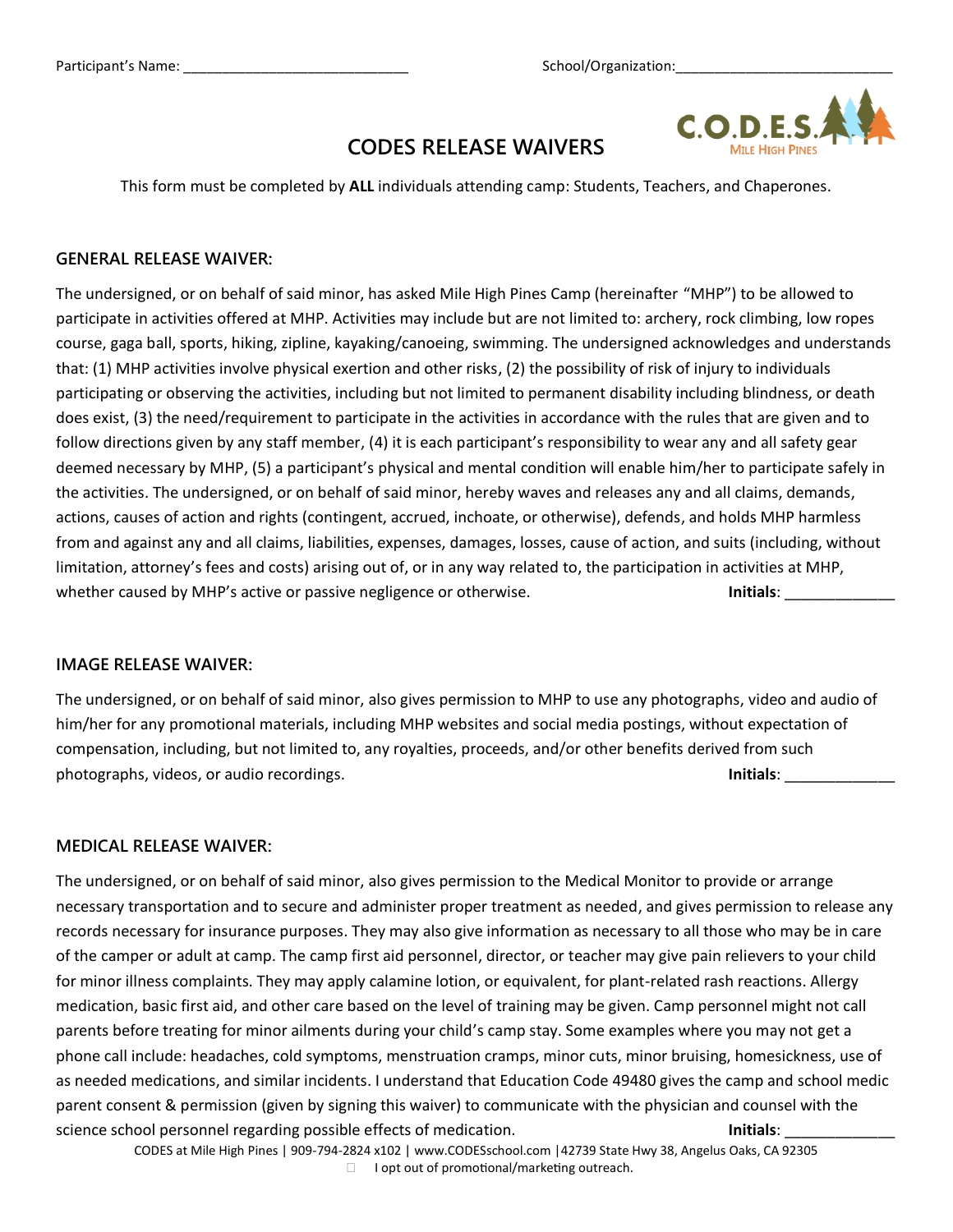### **INFECTIOUS & CONTAGIOUS DISEASE WAIVER:**

The novel coronavirus, COVID-19, has been declared a worldwide pandemic by the World Health Organization (WHO). As a result, federal, state, and local governments and agencies recommend social distancing and have, in many locations, prohibited the congregation of groups of people. We are doing everything we can to be compliant with all regulations and to ensure your safety. We have put in place preventative measures to reduce the spread of COVID-19, but we cannot guarantee that you or your family members will not become infected with COVID-19.

By participating in programs, services, and activities at our facility, you agree to the following:

On behalf of yourself and your children, you hereby release, covenant not to sue, discharge, and hold harmless Mile High Pines Camp, its employees, agents, and representatives, of and from all liabilities, claims, actions, damages, costs or expenses of any kind arising out of or relating to your participation in our programs, services, or activities. You understand and agree that this release includes any claims based on the actions, omissions, or negligence of Mile High Pines Camp, its employees, agents, and representatives, whether a COVID-19 infection occurs before, during, or after participation in any camp-hosted or programmed event.

| Parent/Guardian Signature (for all 4 waivers): | Date: |
|------------------------------------------------|-------|
|------------------------------------------------|-------|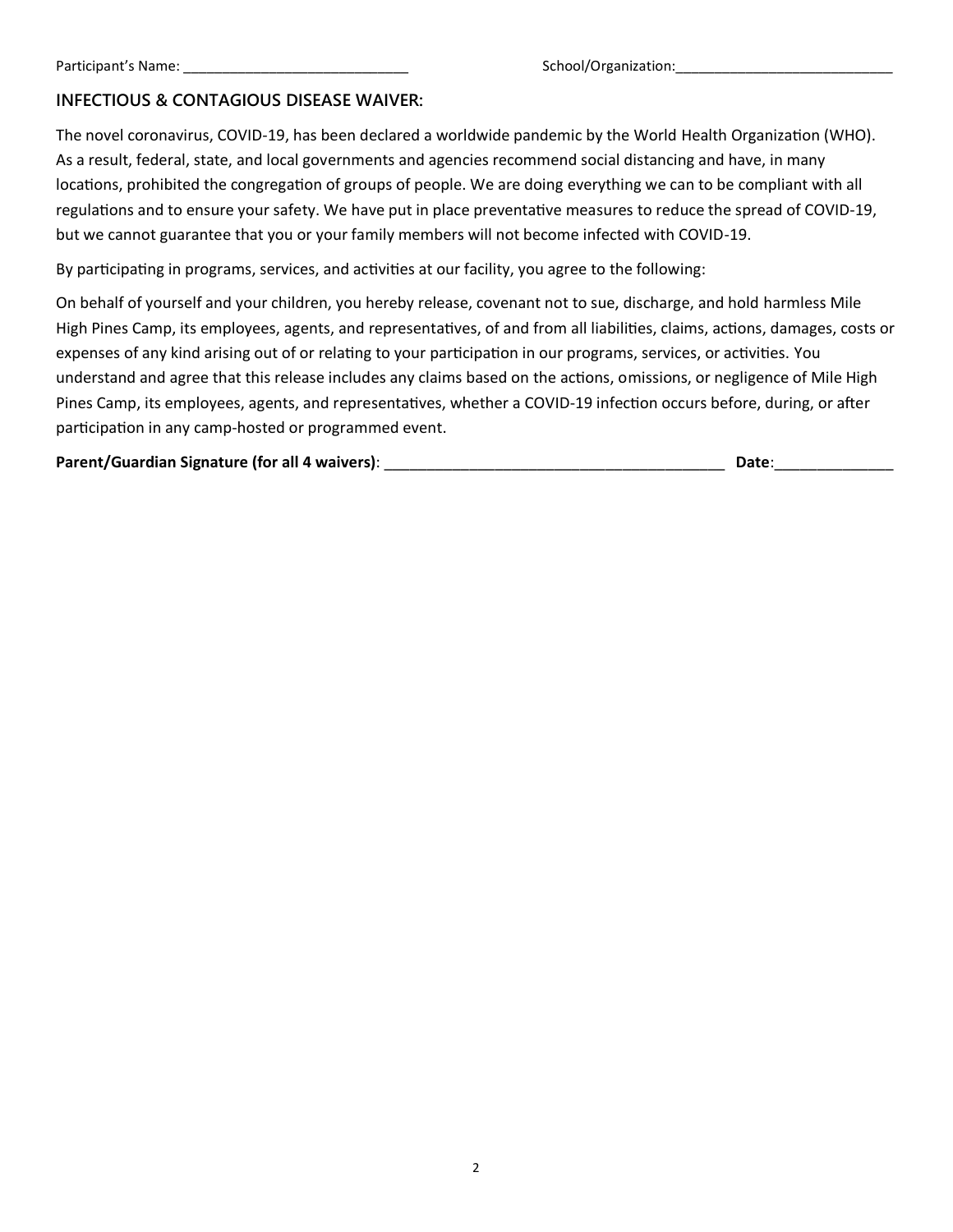## **EMERGENCY CONTACT INFO:**

| Gender:     Male<br>    Female                                                                                                                                                                                                                                                                                                      |                                                                                                                                                                                                                        |  |  |  |
|-------------------------------------------------------------------------------------------------------------------------------------------------------------------------------------------------------------------------------------------------------------------------------------------------------------------------------------|------------------------------------------------------------------------------------------------------------------------------------------------------------------------------------------------------------------------|--|--|--|
|                                                                                                                                                                                                                                                                                                                                     |                                                                                                                                                                                                                        |  |  |  |
|                                                                                                                                                                                                                                                                                                                                     |                                                                                                                                                                                                                        |  |  |  |
|                                                                                                                                                                                                                                                                                                                                     |                                                                                                                                                                                                                        |  |  |  |
|                                                                                                                                                                                                                                                                                                                                     |                                                                                                                                                                                                                        |  |  |  |
|                                                                                                                                                                                                                                                                                                                                     |                                                                                                                                                                                                                        |  |  |  |
|                                                                                                                                                                                                                                                                                                                                     |                                                                                                                                                                                                                        |  |  |  |
| Relationship to Participant: ______________________________                                                                                                                                                                                                                                                                         |                                                                                                                                                                                                                        |  |  |  |
|                                                                                                                                                                                                                                                                                                                                     |                                                                                                                                                                                                                        |  |  |  |
|                                                                                                                                                                                                                                                                                                                                     |                                                                                                                                                                                                                        |  |  |  |
|                                                                                                                                                                                                                                                                                                                                     |                                                                                                                                                                                                                        |  |  |  |
| 2. Is your child taking any medicine (e.g. prescriptions, over-the-counter medication, vitamins) with him/her to camp?                                                                                                                                                                                                              |                                                                                                                                                                                                                        |  |  |  |
| No<br>Yes                                                                                                                                                                                                                                                                                                                           | *If YES, please fill out the Medication Forms (pg. 6-8).*                                                                                                                                                              |  |  |  |
| 3. Please list all of your child's dietary considerations:<br>Wheat allergy (Severity: _<br>Strawberry allergy<br>Shellfish allergy<br>Soy allergy*<br>Vegan*<br>Vegetarian & WILL eat soy products   Vegetarian & WILL NOT eat soy products<br>Lactose intolerant, my child CANNOT eat (circle each that applies): Pizza Ice cream | Bringing an Epi-Pen for a food allergy<br>Does not eat pork<br>Egg allergy<br>Gluten-free* (due to the following medical condition): _______________<br>Gluten-free* (due to a lifestyle choice)<br>Baked goods w/milk |  |  |  |

\*MHP cannot avoid all allergens, but strives to keep a nut-free main menu; some of our products are manufactured by companies that also manufacture nuts, soy & gluten products. **If your child has a combination of two allergies, please contact camp to discuss dietary accommodations for your child.** This may require you to supplement your child's menu.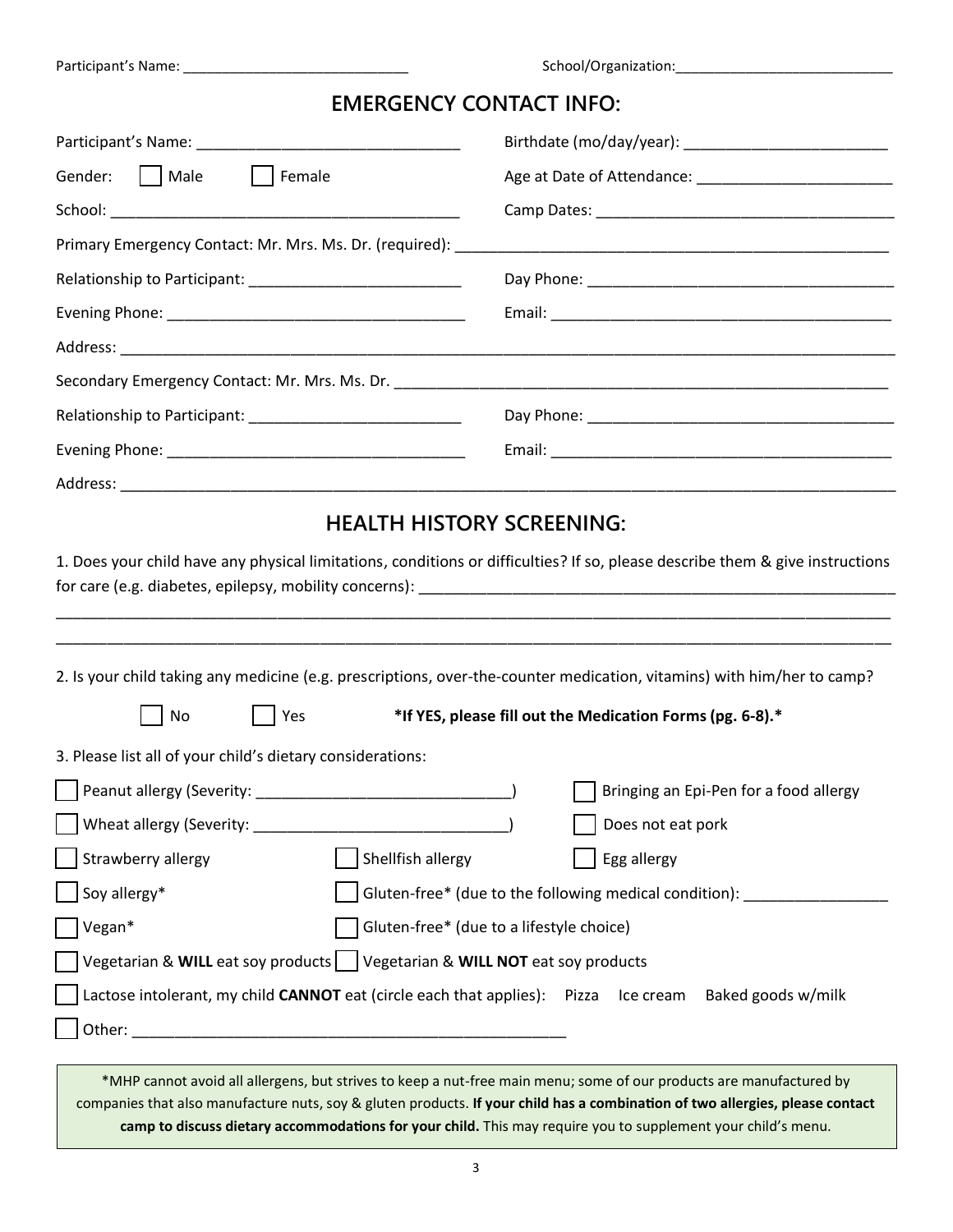|                                                                                                                                                                                                                                             | School/Organization: Management Control of the School/Organization: |  |  |  |  |  |
|---------------------------------------------------------------------------------------------------------------------------------------------------------------------------------------------------------------------------------------------|---------------------------------------------------------------------|--|--|--|--|--|
| 4. Please specify how the above dietary considerations will affect your child:                                                                                                                                                              |                                                                     |  |  |  |  |  |
| My child will need substitutes for every meal where the item(s) above is served.                                                                                                                                                            |                                                                     |  |  |  |  |  |
| My child will self-moderate and parents/guardians will send snacks to be eaten at meals if needed.                                                                                                                                          |                                                                     |  |  |  |  |  |
| My child will self-moderate and will not need substitutes for meals.                                                                                                                                                                        |                                                                     |  |  |  |  |  |
|                                                                                                                                                                                                                                             |                                                                     |  |  |  |  |  |
|                                                                                                                                                                                                                                             |                                                                     |  |  |  |  |  |
| (Participants should have a Tetanus booster within the last 10 yrs, or the period of time advised by your doctor.)                                                                                                                          |                                                                     |  |  |  |  |  |
|                                                                                                                                                                                                                                             |                                                                     |  |  |  |  |  |
| To better serve your child and to protect your child's privacy, the following information is needed:                                                                                                                                        |                                                                     |  |  |  |  |  |
| 7. Do you consider your child to be in good health overall?<br>  Yes                                                                                                                                                                        | No                                                                  |  |  |  |  |  |
| 8. Please check the box if your child is or has suffered from the following:                                                                                                                                                                |                                                                     |  |  |  |  |  |
| $\Box$ Ear Trouble $\Box$ Tuberculosis<br>$\Box$ Asthma<br>$\Box$ Allergies                                                                                                                                                                 | <b>Heart Disease</b><br>Seizures/Convulsions                        |  |  |  |  |  |
| Wears glasses/contact lenses     Eye Trouble<br>$\Box$ Hernia                                                                                                                                                                               | $\Box$ Bronchitis<br><b>Menstrual Cramps</b>                        |  |  |  |  |  |
| Kidney Disease<br>Rheumatic Fever<br>Stomachaches                                                                                                                                                                                           | Homesickness<br>Sleepwalking                                        |  |  |  |  |  |
| Any other serious illness or operations                                                                                                                                                                                                     | Child has been exposed to someone with an infectious disease        |  |  |  |  |  |
| Bed-wetting (please provide your child with GoodNites/bedwetting undergarments)                                                                                                                                                             |                                                                     |  |  |  |  |  |
|                                                                                                                                                                                                                                             |                                                                     |  |  |  |  |  |
|                                                                                                                                                                                                                                             |                                                                     |  |  |  |  |  |
|                                                                                                                                                                                                                                             |                                                                     |  |  |  |  |  |
| 8. Will your child have a birthday during their camp stay? $\Box$ Yes                                                                                                                                                                       | No Date: ________________________                                   |  |  |  |  |  |
|                                                                                                                                                                                                                                             |                                                                     |  |  |  |  |  |
|                                                                                                                                                                                                                                             |                                                                     |  |  |  |  |  |
|                                                                                                                                                                                                                                             |                                                                     |  |  |  |  |  |
| 10. Please note any health problems or illnesses your child has experienced in the month prior to attending CODES (e.g.                                                                                                                     |                                                                     |  |  |  |  |  |
|                                                                                                                                                                                                                                             |                                                                     |  |  |  |  |  |
|                                                                                                                                                                                                                                             |                                                                     |  |  |  |  |  |
|                                                                                                                                                                                                                                             |                                                                     |  |  |  |  |  |
|                                                                                                                                                                                                                                             |                                                                     |  |  |  |  |  |
| VERY IMPORTANT: If your child has an allergy that results in anaphylactic shock, please send 2 Epinephrine kits. If<br>the kits go unused, they will be returned to you. If your doctor's orders are to use Benadryl in conjunction with an |                                                                     |  |  |  |  |  |

Epi-Pen, send **both** to camp with your child.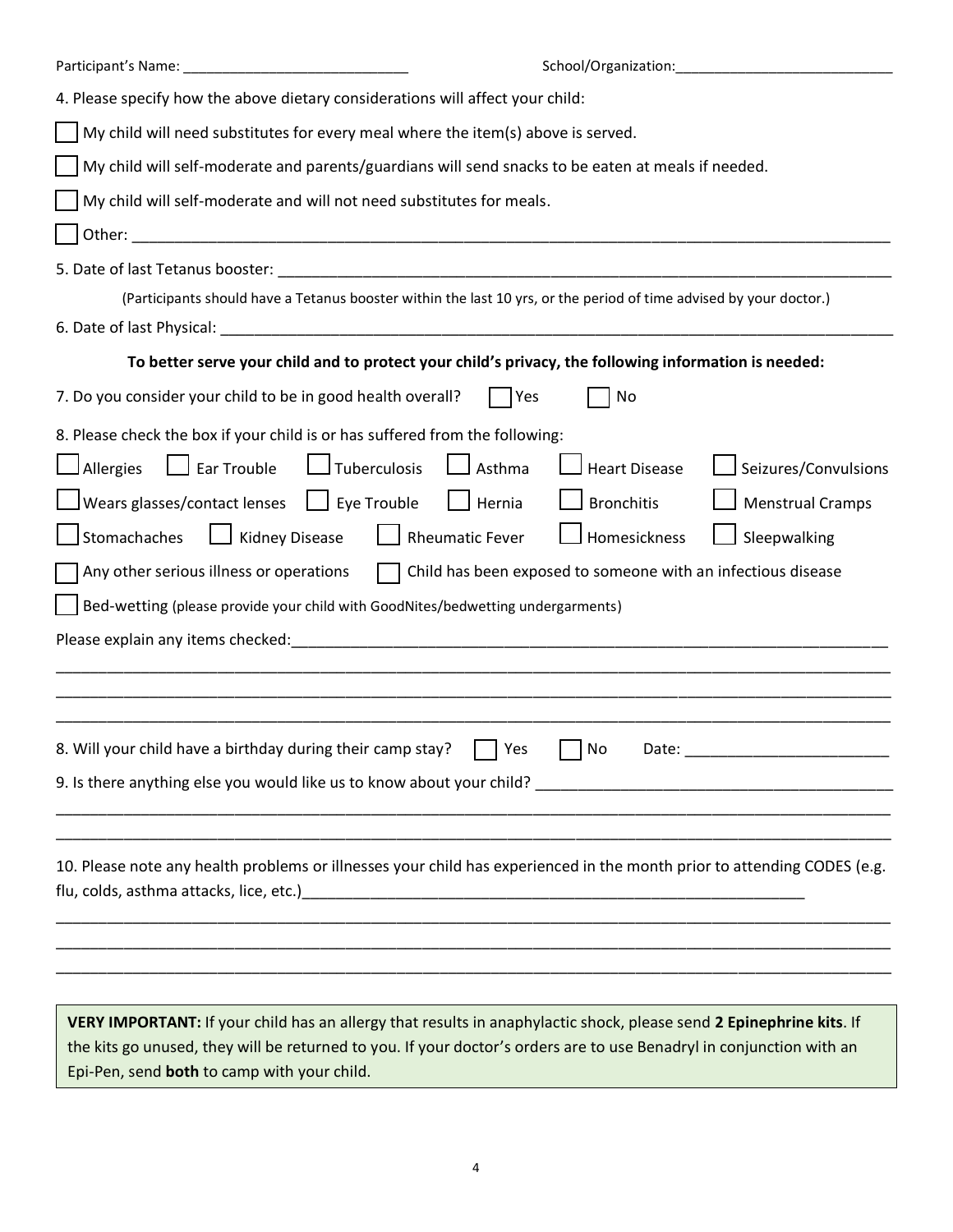# **ACKNOWLEDGEMENT & RELEASE OF LIABILITY:**

**I understand that should my child be sent home due to illness, injury, disciplinary issues, or any other reason, no amount of the fees paid to Mile High Pines Camp for my child to attend CODES School shall be refunded if my child did not withdraw from the program at least 2 weeks in advance of the camp start date.** 

I understand that my child cannot attend camp if his/her primary residence is currently lice or bed bug infested or has any other pest infestation, if my child is recovering from an infectious disease or illness, or if my child has been exposed to an individual exhibiting symptoms of COVID-19 within the last 14 days. I further understand that if my child becomes ill, contracts, or suffers from conditions or symptoms as a result of another camper unknowingly or knowingly bringing pests, infections or disease to camp, Mile High Pines Camp is not liable.

With the understanding that a certified teacher from my child's school will be on site and available, I give permission for my child to attend Mile High Pines Camp, and to participate in the activities involved. Further, I give my permission for the Camp Director or designated camp staff to obtain qualified medical/surgical assistance, in the event of an accident or illness, to my child with the understanding that I will be contacted as soon as possible if any emergency medical/surgical attention is necessary.

**Parent/Guardian Signature**: \_\_\_\_\_\_\_\_\_\_\_\_\_\_\_\_\_\_\_\_\_\_\_\_\_\_\_\_\_\_\_\_\_\_\_\_\_\_\_\_\_\_\_\_\_\_\_\_ **Date**: \_\_\_\_\_\_\_\_\_\_\_\_\_\_\_\_\_\_\_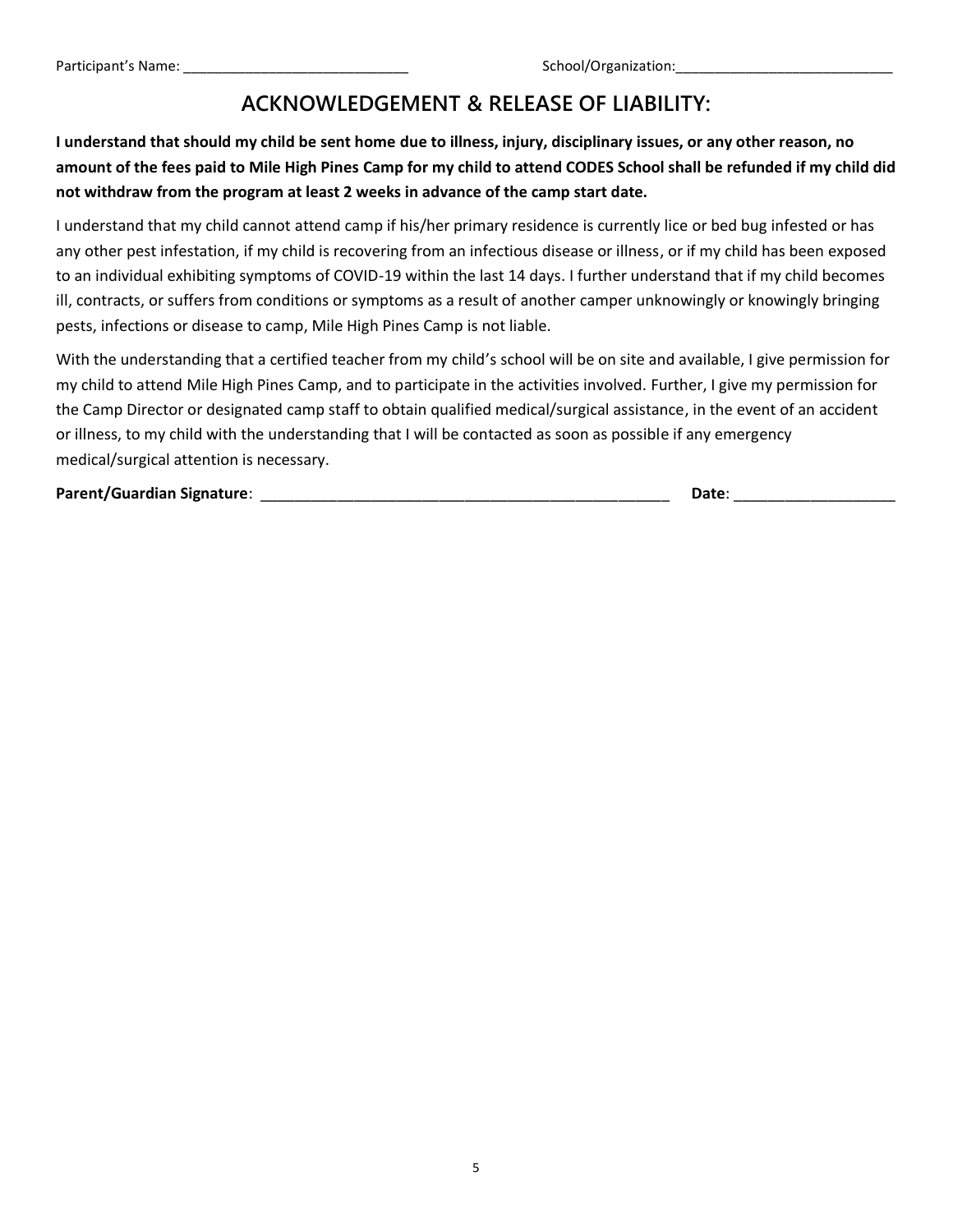# **MEDICATION FORM:**

Complete this form **ONLY** if your child(ren) will bring medications to camp.

In order to serve all children efficiently & to the best of our ability, please **DO NOT SEND:**

- 1. Daily multivitamins
- 2. Essential oils (Dr.'s note is required)
- 3. Over-the-counter generic pain reliever (this is already available onsite)
- 4. Pediasure or similar dietary supplements (unless this is needed for dietary reported restrictions)
- 5. Allergy medication for campers who rarely have seasonal allergies (this excludes those who need it daily or for severe allergies)
- 6. Medication for motion sickness (especially if your child does NOT have a known history of this)

Sending superfluous/unnecessary medications slows down our patient care process. So please keep in mind that you will see your child Tuesday before departure and on Friday upon return; if your child can go two days without the above items, **DO NOT SEND** them.

| STEP 1: Place the MEDICATION in a clear Ziploc bag.<br>STEP 2: Give the bag to your child's teacher or school Health Professional. |                             |  |  |  |  |
|------------------------------------------------------------------------------------------------------------------------------------|-----------------------------|--|--|--|--|
| <b>CAMPER INFORMATION</b>                                                                                                          | <b>DOCTOR'S INFORMATION</b> |  |  |  |  |
| Name:                                                                                                                              | Name:                       |  |  |  |  |
| <b>School Name:</b>                                                                                                                | Phone:                      |  |  |  |  |
| Date of Camp:                                                                                                                      | Doctor's Stamp or Address:  |  |  |  |  |
| Parent/Guardian Name:                                                                                                              |                             |  |  |  |  |
| Relationship to Camper:                                                                                                            |                             |  |  |  |  |
| <b>Phone Number:</b>                                                                                                               |                             |  |  |  |  |

According to Education Code §49423 a signed order from your child's doctor and the parent/guardian is **REQUIRED** if:

- a) The prescription on the bottle/box/tube is in a language other than English.
- b) The prescription on the bottle/box/tube is does not match the dosage that parents would like administered.
- c) The medication will not be used for its prescribed purpose. **Please DO NOT send this type of medication.**
- d) The medication is not intended for use based on the age of your child. **Please DO NOT send this type of medication.**

No doctor's note is needed if the medication is over-the-counter AND intended for children, however, please DO NOT send "as needed over-the-counter medication". Camp has pain relievers, allergy medication, and cold medication in stock. Furthermore, unlabeled medication **CANNOT** be administered and loose medication (without packaging) **WILL NOT** be administered.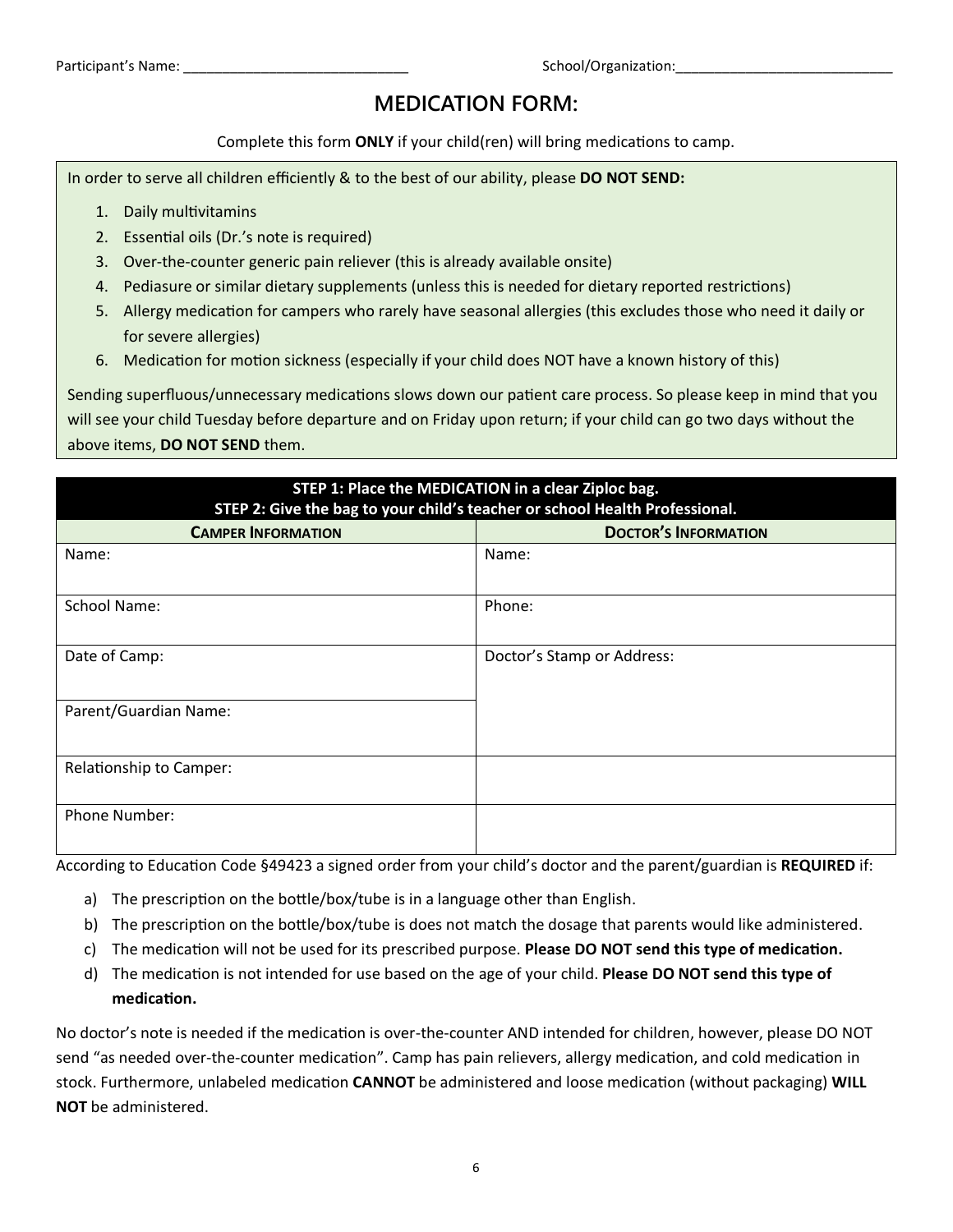Education Code §49480 gives the school nurse, with parent consent, permission to communicate with your child's physician and counsel with Mile High Pines personnel regarding possible effects of medication.

Please sign below, to give permission to Mile High Pine's Medical Monitor, Director, responding staff, and/or your child's teacher to assist in carrying out the medical instructions indicated on this form or providing medical care. Your signature also indicates your consent, as required, in the above Education Code Sections §49423 and §49480.

### **Parent/Guardian Signature**: \_\_\_\_\_\_\_\_\_\_\_\_\_\_\_\_\_\_\_\_\_\_\_\_\_\_\_\_\_\_\_\_\_\_\_\_\_\_\_\_\_\_\_\_\_\_\_ **Date**: \_\_\_\_\_\_\_\_\_\_\_\_\_\_\_\_\_\_\_

| <b>MEDICATION INFORMATION</b>                                                                                                                   |                            |                                                              |              |               |                       |           |                                                                                                              |                                                                         |                                         |  |
|-------------------------------------------------------------------------------------------------------------------------------------------------|----------------------------|--------------------------------------------------------------|--------------|---------------|-----------------------|-----------|--------------------------------------------------------------------------------------------------------------|-------------------------------------------------------------------------|-----------------------------------------|--|
| (We request that only ESSENTIAL medicine be sent to camp)                                                                                       |                            |                                                              |              |               |                       |           |                                                                                                              |                                                                         |                                         |  |
| <b>MEDICATION</b>                                                                                                                               | <b>DOSAGE</b>              | <b>SCHEDULE</b><br>(Indicate when to give<br>the medication) |              |               |                       |           | <b>REASON FOR MEDICATION</b>                                                                                 | SELECT A CATEGORY FOR EACH<br><b>MEDICATION</b>                         |                                         |  |
| All medication<br>including over-the-<br>counter medications<br>& vitamins must be<br>in the original<br>package/box/bottle<br>and NOT EXPIRED. |                            | <b>Breakfast</b><br>Before I                                 | Before Lunch | Before Dinner | <b>Before Bedtime</b> | As Needed | Provide any needed<br>background info about the<br>medication.                                               | Over-the-Counter<br><b>Medication (Must</b><br>be age-<br>appropriate). | <b>Rx</b><br>Prescription<br>Medication |  |
| Example:<br>Amoxicillin 500mg                                                                                                                   | 1 pill<br>3x/day<br>(oral) | X                                                            |              | X             | X                     |           | Antibiotic, after dental<br>surgery. He may complain<br>of pain, please give OTC<br>pain reliever as needed. |                                                                         | $\chi$                                  |  |
|                                                                                                                                                 |                            |                                                              |              |               |                       |           |                                                                                                              |                                                                         |                                         |  |

My child has my permission to take the listed medications to camp and for certified camp staff or my child's teachers to assist and/or allow my child to take/apply these medications in addition to those below in the case of illness:

- a) Pain relievers for minor illness complaints.
- b) Calamine lotion, or equivalent, for plant-related rash reactions.
- c) Allergy medications, basic first aid, and other care based on the certification level of camp staff may also be administered.

Camp staff will give care in accordance to their training and may not call parents before treating for minor ailments. Such instances include but are not limited to: headaches, cold symptoms, menstrual cramps, minor cuts, minor bruising, homesickness, use of "as needed" medications, etc. Those campers that are bringing prescribed medication to camp must abide by Education Codes §49423 and §49480. Medication must be submitted to school personnel prior to arrival.

### **Parent/Guardian Signature**: \_\_\_\_\_\_\_\_\_\_\_\_\_\_\_\_\_\_\_\_\_\_\_\_\_\_\_\_\_\_\_\_\_\_\_\_\_\_\_\_\_\_\_\_\_\_\_\_\_ **Date**:\_\_\_\_\_\_\_\_\_\_\_\_\_\_\_\_